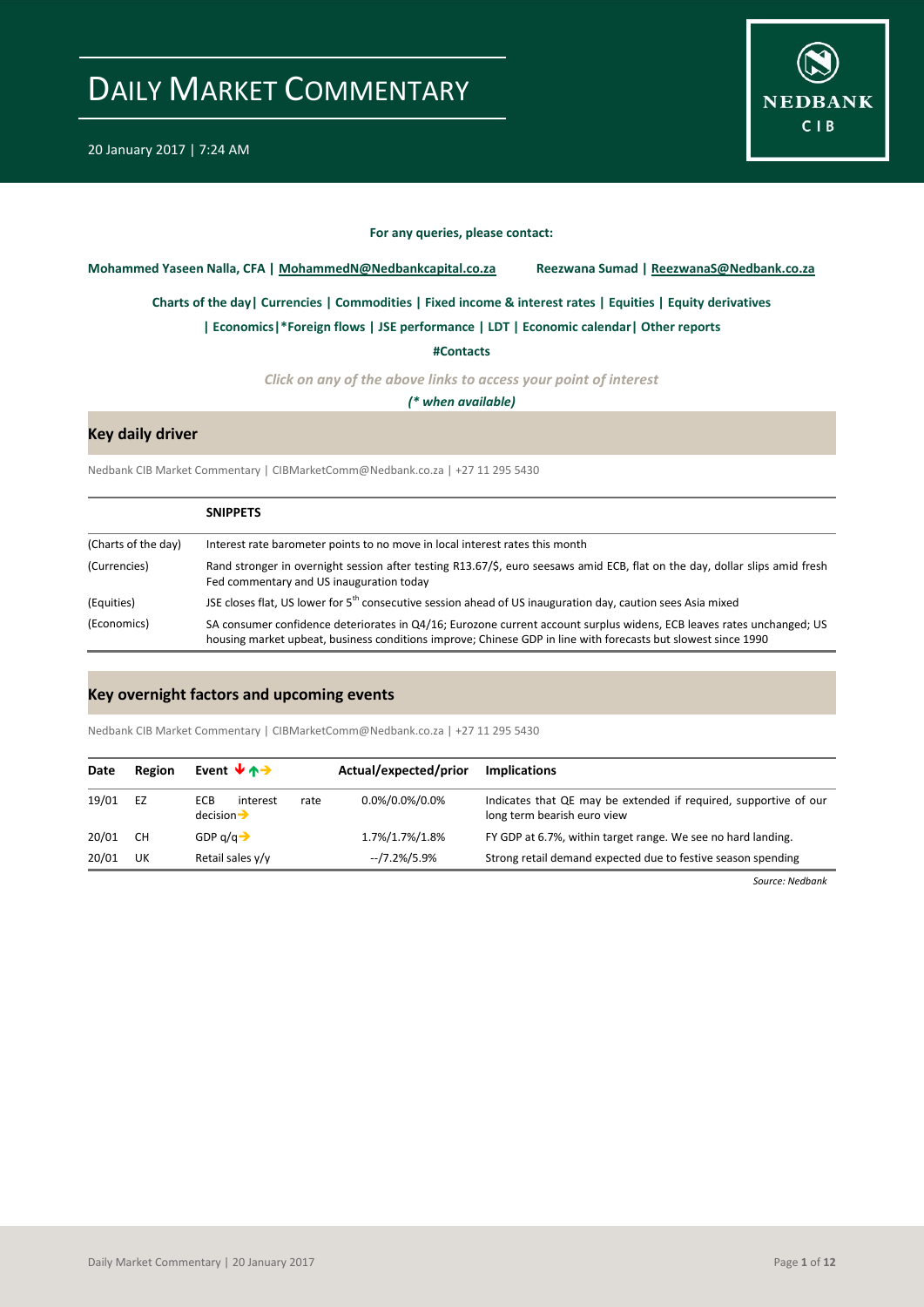

## <span id="page-1-0"></span>**Charts of the day** [back to top](#page-0-0) **back to top**

Nedbank CIB Market Commentary | CIBMarketComm@Nedbank.co.za | +27 11 295 5430

- Based on our analysis, the Nedbank CIB view is for the repo rate to be left unchanged next week. Of the 13 factors analysed, two support expectations for a hike, seven factors support an unchanged stance and four factors favour a cut. On a weighted basis, this implies a 54% probability of a hold at next week's MPC meeting. We believe that the rand and the local socio-political risk premium remain key swing factors given their fluidity. Key event-risks in the form of geopolitical tensions, combined with a Fed rate hike profile will also have a bearing on local monetary policy decisions, in our opinion.
- Since the last MPC meeting, the rand strengthened by 4.3% against the dollar, maintaining a range of between R13.44-14.15/\$. The USDZAR is 19% stronger on an annualised basis, while the trade-weighted rand is 25% stronger, albeit off a very weak base. The outlook for the rand remains highly uncertain, in our view. Given the strong probability of local and geopolitical risks, the rand may remain volatile. Should these risks not materialise, this may keep the rand along the current strengthening (consolidation) trend over the medium term.
- Forward rate agreements are pricing in a 5% probability of a hike of 25bps, at this week's meeting, and a 13% probability of a 25bps hike in three months' time. The risk of one more rate hike in the current cycle will rise should the rand weaken and the Fed hike aggressively. The FRA curve remains flat, therefore market expectations are benign.
- Since the November 2016 policy meeting, the local petrol price rose by 28-cents/litre (2.2%). Transport inflation is a key upside risk to our CPI forecast over the medium-term. The current under-recovery in the petrol price stands at 35cents, indicating a petrol price hike next month. An Eskom tariff hike this year and a possible fuel levy hike pose upside threats to administered price inflation.
- Developed market inflation rates have risen close to central bank targets, this as energy prices have risen sharply recently. The PCE in the US is at 1.4%, the UK inflation rate is 1.6%, while Eurozone CPI is 1.1%. Upside inflationary pressures are still evident. CPI within EMs is more nuanced, with easing pressures in some, offset by rising pressures in others.

Monetary policy is still divergent, with rising rates in the US and easy monetary policy in Europe and most of Asia. Again, in EMs, monetary policy remains mixed with a bias for easing. Fed rate hike path represents a potential upside risk.

## **Trade-weighted rand maintains stronger trend**



### **Upside risk for rates if Fed hikes aggressively**



### **FRA Market expectations are exceptionally flat**



*Source: Bloomberg, Nedbank*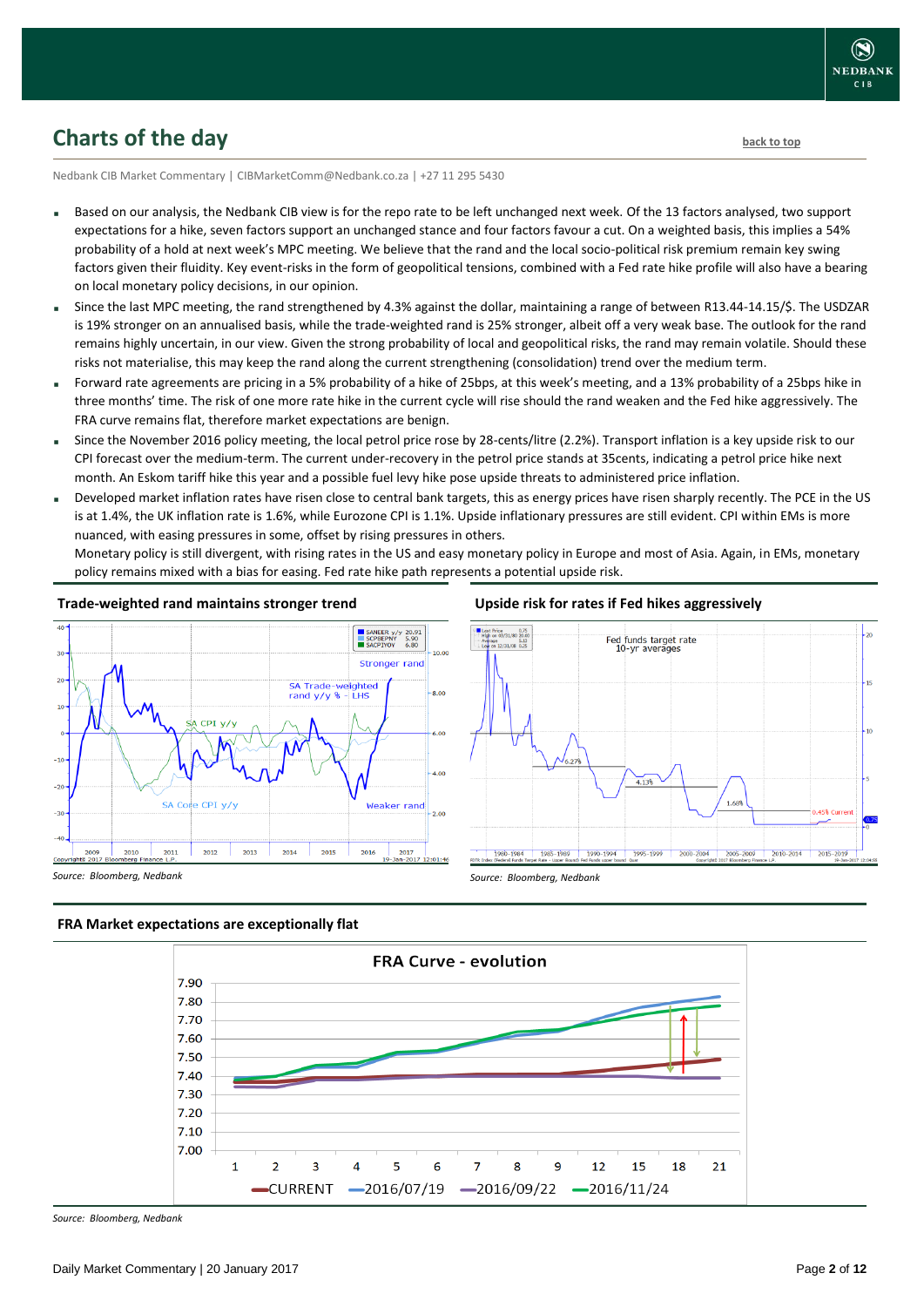## <span id="page-2-0"></span>**Currencies [back to top](#page-0-0)**

Business Banking FX | +27 11 535 4003 | Corporate FX | +2711 535 4002 | Institutional FX | +2711 535 4005

- The local session opened with the rand trading around 13.6000 on the back of Yellen comments the previous evening. This saw the dollar trade firmer across the board with little momentum to the downside for the local unit. Conversely though, steady dollar selling interest capped the move around 13.6500 for the majority of the session. Post the local close last night, fresh comments from the FED, saw the dollar relinquish its gains on the day and this morning the rand is currently trading at 13.5250, EURZAR is trading at 14.4500 and GBPZAR is at 16.7100.
- On the international front, with the dollar prospering on the day , major currency pairs generally on the back foot. EURUSD traded as low as 1.0590 on the day. As per the above, in the overnight session the dollar coming under pressure, EURUSD this morning currently trading at 1.0682. Gold has similarly recovered a significant portion of the previous day's losses, last night closing around 1198.75, this morning back up at 1208.00 currently.
- Data releases scheduled for today, no local releases, from Germany we have PPI, from the U.K retail sales, a number of FED speakers scheduled and the inauguration of Mr Trump as President. The price action in the foreign exchange markets, and specifically in the rand over the past week have been distinctly mixed, with no discernible trend prevailing. Markets appear to remain cautious in the wake of the uncertainty. Possible trading range on the day 13.4000 to 13.7000

| <b>Majors</b>                   | Last price | $\%$ $\Delta$<br>$-1d$ | $\%$ $\Delta$<br><b>MTD</b> | $\%$ $\Delta$<br><b>YTD</b> | <b>Month</b><br>trend | <b>USD trend</b>    |
|---------------------------------|------------|------------------------|-----------------------------|-----------------------------|-----------------------|---------------------|
|                                 |            |                        |                             |                             |                       |                     |
| <b>GBPUSD</b>                   | 1.24       | 0.41                   | 0.11                        | 0.11                        | ⇑                     | <b>USD</b> weakness |
| <b>EURUSD</b>                   | 1.07       | 0.44                   | 1.54                        | 1.54                        | ⇑                     | <b>USD</b> weakness |
| <b>USDJPY</b>                   | 114.73     | $-0.59$                | $-1.91$                     | $-1.91$                     | ⊕                     | USD weakness        |
| <b>USDAUD</b>                   | 1.32       | $-0.47$                | $-4.93$                     | $-4.93$                     | €                     | USD weakness        |
| <b>Rand crosses</b>             | Last price | $\%$ $\Delta$<br>$-1d$ | $\% \Delta$<br><b>MTD</b>   | $\% \Delta$<br><b>YTD</b>   | <b>Month</b><br>trend | <b>ZAR</b> trend    |
| <b>USDZAR</b>                   | 13.53      | $-0.69$                | $-1.52$                     | $-1.52$                     | ⊕                     | ZAR strength        |
| <b>GBPZAR</b>                   | 16.71      | $-0.29$                | $-1.36$                     | $-1.36$                     | ⊕                     | ZAR strength        |
| <b>FURZAR</b>                   | 14.45      | $-0.25$                | $-0.01$                     | $-0.01$                     | ⊕                     | ZAR strength        |
| <b>AUDZAR</b>                   | 10.25      | $-0.24$                | 3.51                        | 3.51                        | ♠                     | ZAR weakness        |
| ZARJPY                          | 8.48       | 0.11                   | $-0.59$                     | $-0.59$                     | ⊕                     | ZAR weakness        |
| <b>African FX</b>               | Last price | $\%$ $\Delta$<br>$-1d$ | $\% \Delta$<br><b>MTD</b>   | $\%$ $\Delta$<br><b>YTD</b> | <b>Month</b><br>trend | <b>ZAR</b> trend    |
| ZARMWK (Malaw ian kw acha)      | 53.57      | 0.65                   | 1.12                        | 1.12                        | ⇑                     | ZAR strength        |
| ZARBWP (Botsw ana pula)         | 0.78       | 0.27                   | 0.35                        | 0.35                        | ⇮                     | ZAR strength        |
| ZARKES (Kenyan shilling)        | 7.68       | 0.69                   | 2.92                        | 2.92                        | ⇑                     | ZAR strength        |
| ZARMUR (Mauritian rupee)        | 2.65       | 0.73                   | 0.96                        | 0.96                        | ⇑                     | ZAR strength        |
| ZARNGN (Nigerian naira)         | 23.35      | 4.43                   | 1.78                        | 1.78                        | ⇑                     | ZAR strength        |
| ZARGHS (Ghanian cedi)           | 0.32       | 0.25                   | 2.41                        | 2.41                        | ⇮                     | ZAR strength        |
| ZARZMW (Zambian kw acha)        | 0.73       | 0.89                   | 1.16                        | 1.16                        | ⇑                     | ZAR strength        |
| ZARMZN (Mozambican metical)     | 5.21       | 0.52                   | $-0.09$                     | $-0.09$                     | ⊕                     | ZAR weakness        |
| Source: Bloomberg & Nedbank CIB | Time       |                        | 2017/01/20 06:55            |                             |                       |                     |

*\*Please note that the sign on the % change reflects the change on the headline number. The narrative indicates the trend direction over the month. For trade in any of these currencies, contact our FX dealing desks*



### **USDZAR**





#### *Source: Bloomberg, Nedbank*

*Source: Bloomberg, Nedbank*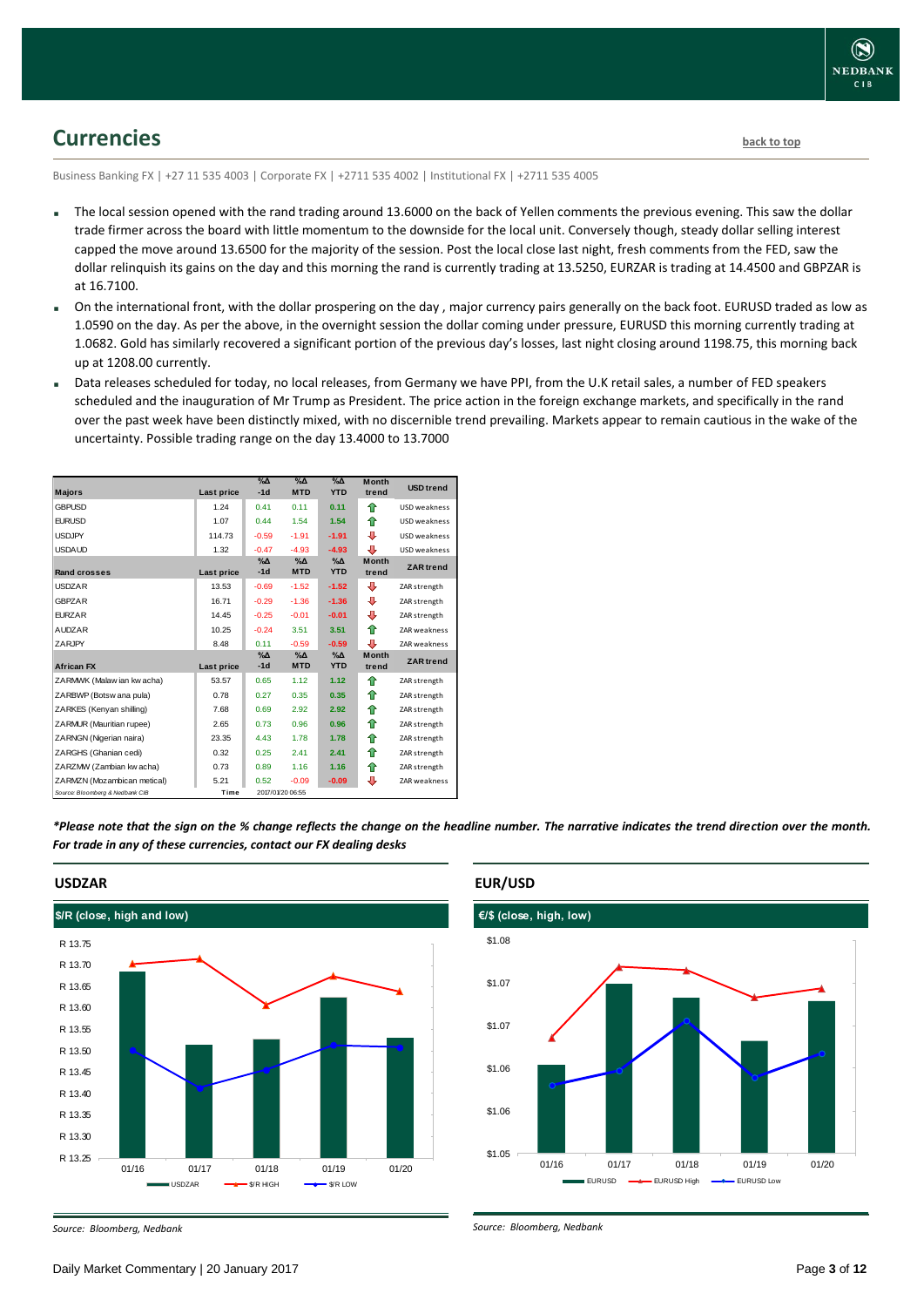## <span id="page-3-0"></span>**Commodities [back to top](#page-0-0)**

Nedbank CIB Market Commentary | CIBMarketComm@Nedbank.co.za | +27 11 295 5430| +27 11 535 4038

- Gold prices dipped below \$1200/oz. temporarily before lifting its head in this morning's Asian session trading marginally above the aforementioned level. Some safe haven demand is underpinning short term price action amid event risk by way of the US presidential inauguration today. Momentum indicators appear stretched and we would expect to see some pressure in the coming weeks.
- Brent crude oil has remained range bound in the mid-\$50's for the last month. A report indicating lower stockpiles at the US Cushing storing hub declined by 1.27 million barrels. This provided some support to crude prices.

| <b>Commodities</b>              | Last price | $\% \Delta$<br>$-1d$ | $\% \Delta$<br><b>MTD</b> | $\% \Delta$<br><b>YTD</b> | <b>Month</b><br>trend |
|---------------------------------|------------|----------------------|---------------------------|---------------------------|-----------------------|
| Brent near future (\$)          | 54.41      | 0.46                 | $-4.24$                   | $-4.24$                   | ⇩                     |
| WTI crude (\$)                  | 51.52      | 0.29                 | $-4.10$                   | $-4.10$                   | ⊕                     |
| Gold spot (\$)                  | 1 207.56   | 0.62                 | 5.23                      | 5.23                      | ⇑                     |
| Platinum spot (\$)              | 962.95     | 0.73                 | 6.63                      | 6.63                      | ⇑                     |
| SA w hite maize spot (R)        | 3 378.00   | 1.69                 | $-4.63$                   | $-4.63$                   | л                     |
| Source: Bloomberg & Nedbank CIB | Time       |                      | 2017/01/20 06:55          |                           |                       |

### **Platinum vs Gold**



### **Brent Crude vs West Texas Intermediate**



*Source: Bloomberg*

*Source: Bloomberg*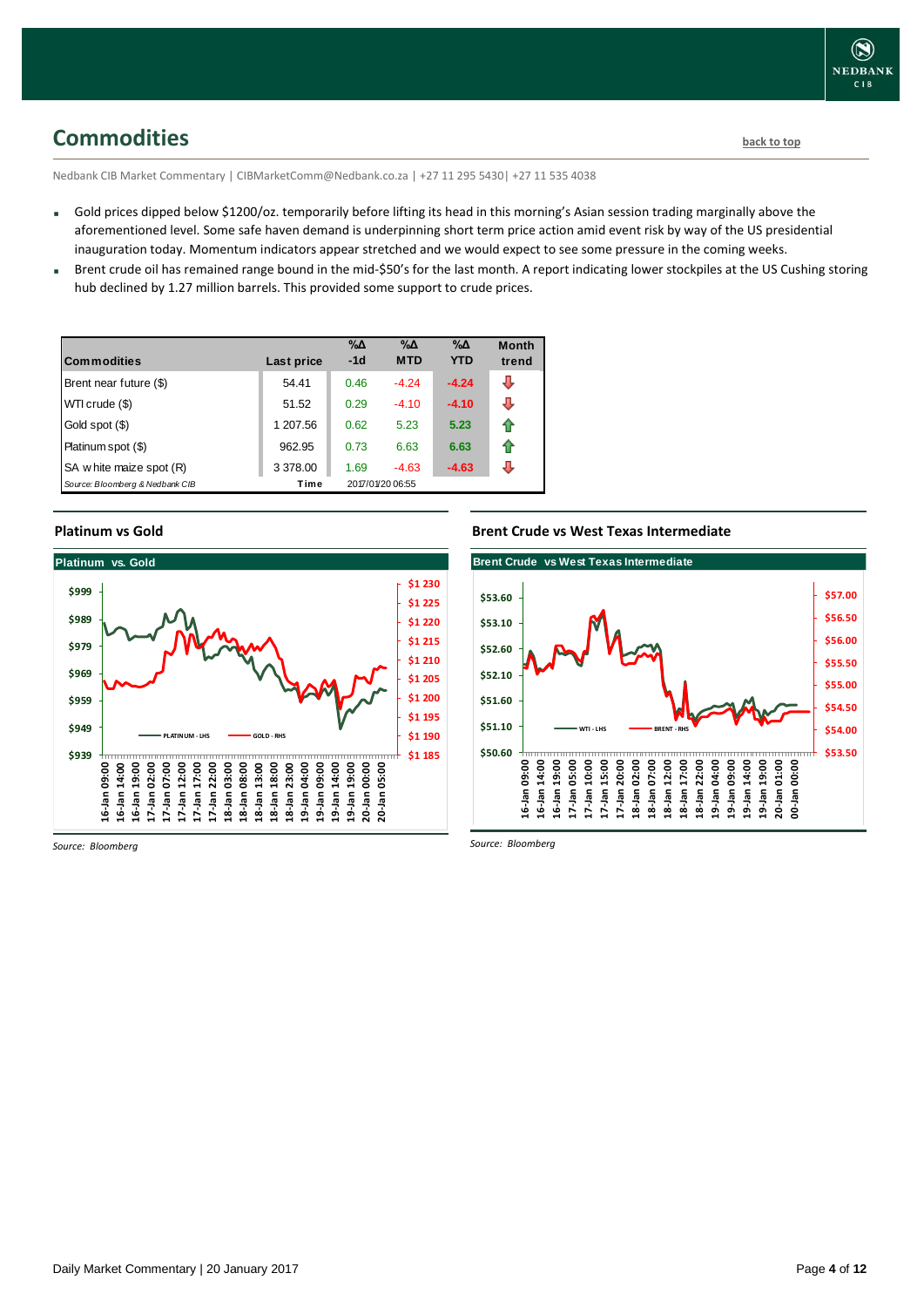## <span id="page-4-0"></span>**Fixed income and interest rates back to the line of the set of the set of the set of the set of the set of the set of the set of the set of the set of the set of the set of the set of the set of the set of the set of th**

Bond flow sales |+2711 535 4021 | Corporate Money Markets | +2711 535 4007 | Business Bank Money Markets | +2711 535 4006

|                                 |            | Δ              | Δ                | Δ          | <b>Month</b> |
|---------------------------------|------------|----------------|------------------|------------|--------------|
| <b>Bonds</b>                    | Last price | 1 <sub>d</sub> | <b>MTD</b>       | <b>YTD</b> | trend        |
|                                 | %          | bps            | bps              | bps        |              |
| R203-0.7 yrs                    | 7.86       | 19.28          | 16.18            | 16.18      | ⇑            |
| R208-4.2 yrs                    | 8.09       | 7.10           | $-18.90$         | $-18.90$   | ⊕            |
| R186-9.9 yrs                    | 8.71       | 7.15           | $-19.75$         | $-19.75$   | ⊕            |
| R2048-31.1 yrs                  | 9.45       | 8.30           | $-17.10$         | $-17.10$   | ⊕            |
| <b>US 10 yr</b>                 | 2.46       | $-1.92$        | 1.08             | 1.08       | 合            |
| <b>UK 10 yr</b>                 | 1.41       | 5.39           | 13.64            | 13.64      | ⇮            |
| German 10 yr                    | 0.38       | 6.76           | 82.21            | 116.57     | ⇑            |
| Japan 10 yr                     | 0.07       | $-14.29$       | 43.48            | 43.48      | ♠            |
|                                 |            | Δ              | Δ                | Δ          | <b>Month</b> |
| <b>Money Market</b>             | Last price | 1 <sub>d</sub> | <b>MTD</b>       | <b>YTD</b> | trend        |
|                                 | %          | bps            | bps              | bps        |              |
| SA repo rate                    | 7.00       | 0.00           | 0.00             | 0.00       | ➡            |
| SA prime rate                   | 10.50      | 0.00           | 0.00             | 0.00       | ⇛            |
| SA CPI (MTD = previous month)   | 6.80       |                | 20.00            |            | ⇮            |
| SA 3m JIBAR                     | 7.36       | 0.00           | 0.00             | 0.00       |              |
| SA 3m NCD                       | 7.33       | 0.00           | $-5.00$          | $-5.00$    | ⊕            |
| SA 6m NCD                       | 7.93       | 0.00           | $-5.00$          | $-5.00$    | ⇩            |
| SA 12m NCD                      | 8.40       | 0.00           | $-5.00$          | $-5.00$    | ⊕            |
| US 3m LIBOR                     | 1.03       | 0.53           | 3.22             | 3.22       | 合            |
| UK 3m LIBOR                     | 0.36       | $-0.01$        | $-1.01$          | $-1.01$    | ⊕            |
| Japan 3m LIBOR                  | $-0.02$    | $-0.06$        | 4.18             | 4.18       | ♠            |
| Source: Bloomberg & Nedbank CIB | Time       |                | 2017/01/20 06:55 |            |              |

| Month<br>trend | <b>FRAs and Swaps</b>            | Last price    | Δ<br>1 <sub>d</sub> | Δ<br><b>MTD</b> | Δ<br><b>YTD</b> | <b>Month</b><br>trend |
|----------------|----------------------------------|---------------|---------------------|-----------------|-----------------|-----------------------|
|                |                                  | %             | bps                 | bps             | bps             |                       |
| ✿              | 3X6 FRA                          | 7.39          | $-3.00$             | 0.00            | 0.00            | ⇨                     |
| ⊕              | 6X9 FRA                          | 7.51          | 11.00               | 9.00            | 9.00            | ⇮                     |
| ⊕              | 9X12 FRA                         | 7.56          | 15.00               | 11.00           | 11.00           | 合                     |
| ⊕              | <b>18X21 FRA</b>                 | 7.48          | 0.00                | $-5.00$         | $-5.00$         | ⊕                     |
| 合              | SA 2yr Sw ap                     | 7.43          | 0.00                | $-3.10$         | $-3.10$         | ⊕                     |
| ⇑              | SA 3yr Sw ap                     | 7.51          | 0.00                | $-5.10$         | $-5.10$         | ⊕                     |
| 合              | SA 5yr Swap                      | 7.72          | 1.00                | $-9.10$         | $-9.10$         | ⊕                     |
| 合              | SA 10yr Swap                     | 8.16          | 0.75                | $-17.10$        | $-19.00$        | ⊕                     |
| Month          | SA 15yr Swap                     | 8.30          | 0.60                | $-19.00$        | $-19.00$        | ⊕                     |
| trend          |                                  |               | Δ                   | Δ               | Δ               | <b>Month</b>          |
|                |                                  |               |                     |                 |                 |                       |
|                | <b>Spreads</b>                   | Last price    | 1 <sub>d</sub>      | <b>MTD</b>      | <b>YTD</b>      | trend                 |
|                |                                  | $\frac{9}{6}$ | bps                 | bps             | bps             |                       |
| ⇛<br>⇛         | 2v10v                            | $-0.73$       | $-0.75$             | 14.00           | 15.90           | ✿                     |
| 合              | 3v10v                            | $-0.64$       | $-0.75$             | 12.00           | 13.90           | ⇑                     |
| ⇛              | R186-R203                        | 0.97          | $-12.13$            | $-35.93$        | $-35.93$        | ⊕                     |
|                | R2048-R186                       | 0.73          | 1.15                | 2.65            | 2.65            | ⇮                     |
| ⊕              | 5y-R186                          | $-0.93$       | $-6.15$             | 10.65           | 10.65           | 合                     |
| ⊕              | 10y-R186                         | $-0.49$       | $-6.40$             | 2.65            | 0.75            | 合                     |
| ⊕              | 15y-R186                         | $-0.35$       | $-6.55$             | 0.75            | 0.75            | 合                     |
| 合<br>⊕         | SA 5yr CDS spread - basis points | 210.54        | 3.13                | $-6.46$         | $-6.46$         | ⊕                     |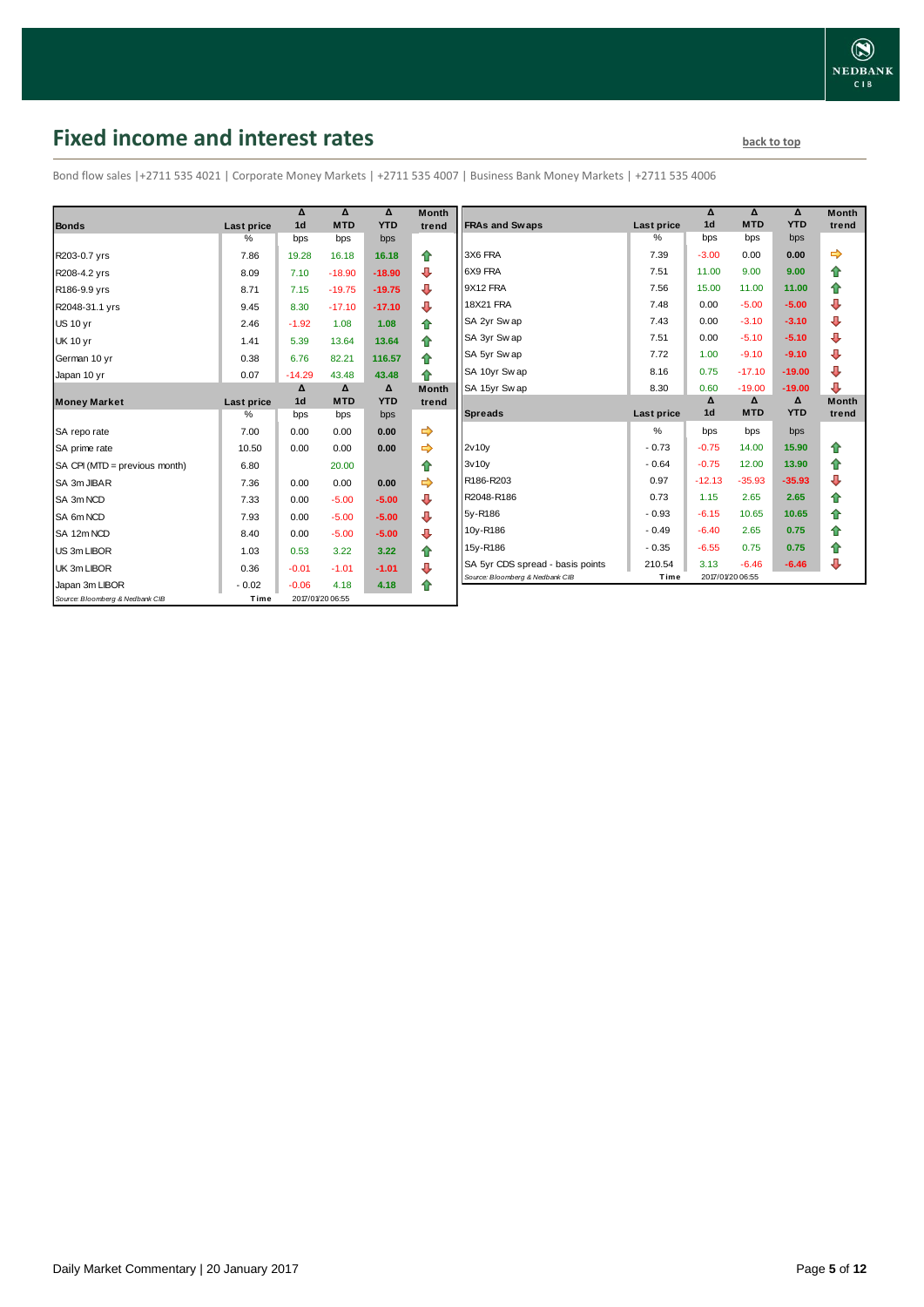

## <span id="page-5-0"></span>**Equities [back to top](#page-0-0)**

Cash equities | +2711 535 4030/31

### **South Africa**

The Top40 ended the little changed, losing only 11 points to close at 46102.50. Weaker metal prices weighed on gold and platinum stocks, with Sibanye Gold amongst the worst performing stocks on the day, losing 6.21%, on news that the proposed acquisition of Stillwater Mining Company antitrust conditions had been satisfied. Exxaro stood out amongst the gainers in the mining space, adding 2.38%. As the currency weakened, rand hedges outperformed, with the likes of British American Tobacco and Steinhoff adding more than 2%, while banks eased. The value at the close was R18.7 Billion and the rand was trading at R13.65 vs the dollar.

### **UK/Europe**

 European markets ended Thursday's session lower, but did close off their worst levels after the ECB left rates unchanged and said that the bank's bond buying could be extended if necessary. A number of stocks reported results and we saw some big swings. In the UK, Royal Mail tumbled 6% after their results disappointed and Moneysupermarket.com PLC rallied 7.95% after reporting a full year operating profit of 8%. In France, Zodiac Aerospace rocketed 22.8% after Safran offered \$9billion to purchase the company. The DAX lost 0.02%, the CAC40 fell 0.25% and FTSE100 dipped 0.54%.

### **USA**

 US markets closed slightly lower, with the Dow ending lower for the fifth consecutive day, closing at its lowest level in more than a month. Traders were taking a cautious stance ahead of Donald Trump's inauguration later today. US initial jobless claims fell more than expected, while housing starts rose in December. Financials were amongst the worst performers, with real estate and energy shares also underperforming. Railroad stocks rose sharply, boosted by Railroad CSX Corp (+23%) on news that the CEO was in advanced talks with a capital partner to take up shares in CSX.

### **Asia**

 Asian markets are trading mixed this morning, with traders across Asia seen to be cautious ahead of the inaugural day. The Nikkei trading firmer into the late afternoon following a volatile session, but is on track for a weekly loss. Chinese markets rose after economic growth accelerated for the first time in two years. In Australia, financials and resource counters lead the market lower. Base metal and iron ore prices traded lower, weighing on the likes of Rio Tinto (-2%) and South 32 (-3.6%).

| <b>Developed Markets</b>        | Last price | $\Delta_0$<br>$-1d$ | $\sqrt{20}$<br><b>MTD</b> | $\%$ $\Lambda$<br><b>YTD</b> | <b>Month</b><br>trend |
|---------------------------------|------------|---------------------|---------------------------|------------------------------|-----------------------|
| Dow Jones                       | 19 732.40  | $-0.37$             | $-0.15$                   | $-0.15$                      | ⊕                     |
| Nasdaq                          | 5 540.08   | $-0.28$             | 2.92                      | 2.92                         | ⇮                     |
| S&P 500                         | 2 263.69   | $-0.36$             | 1.11                      | 1.11                         | ⇮                     |
| DJ Eurostoxx 50                 | 3 290.33   | $-0.11$             | $-0.01$                   | $-0.01$                      | ⇩                     |
| <b>DAX</b>                      | 11 596.89  | $-0.02$             | 1.01                      | 1.01                         | ⇑                     |
| CAC                             | 4841.14    | $-0.25$             | $-0.44$                   | $-0.44$                      | ⊕                     |
| <b>FTSE</b>                     | 7 208.44   | $-0.54$             | 0.92                      | 0.92                         | ⇮                     |
|                                 |            |                     |                           |                              |                       |
| ASX200                          | 5 660.90   | $-0.55$             | $-0.09$                   | $-0.09$                      | ⊕                     |
| Nikkei 225                      | 19 139.83  | 0.35                | 0.13                      | 0.13                         | ⇑                     |
| <b>MSCI World</b>               | 1776.02    | $-0.54$<br>%Δ       | 1.42<br>%Δ                | 1.42<br>%Δ                   | ♠<br><b>Month</b>     |
| <b>Emerging Markets</b>         | Last price | $-1d$               | <b>MTD</b>                | <b>YTD</b>                   | trend                 |
| Hang Seng                       | 22 907.86  | $-0.62$             | 5.13                      | 4.12                         | ♠                     |
| Shanghai                        | 3 118.03   | 0.54                | 0.46                      | 0.46                         | ⇑                     |
| Brazil Bovespa                  | 63 950.86  | $-0.31$             | 6.18                      | 6.18                         | ♠                     |
| India - NSE                     | 27 230.20  | $-0.29$             | 2.27                      | 2.27                         | ♠                     |
| <b>Russia Micex</b>             | 2 162.25   | $-0.36$             | $-3.16$                   | $-3.16$                      | ⊕                     |
| <b>MSCI</b> Emerging            | 894.52     | $-0.38$             | 3.74                      | 3.74                         | ♠                     |
|                                 |            | %Δ                  | %Δ                        | $\%$ $\Delta$                | <b>Month</b>          |
| <b>SA Indices</b>               | Last price | $-1d$               | <b>MTD</b>                | <b>YTD</b>                   | trend                 |
| <b>JSE All Share</b>            | 52 900.77  | $-0.06$             | 4.44                      | 4.44                         | ⇑                     |
| Top 40                          | 46 102.45  | $-0.02$             | 5.01                      | 5.01                         | ♠                     |
| Resi 10                         | 35 016.86  | $-0.06$             | 9.05                      | 9.05                         | ♠                     |
| Indi 25                         | 67 507.55  | 0.21                | 5.02                      | 5.02                         | ⇑                     |
| Fini 15                         | 15 109.94  | $-0.74$             | 0.21                      | 0.21                         | ⇑                     |
| Source: Bloomberg & Nedbank CIB | Time       |                     | 2017/01/20 06:55          |                              |                       |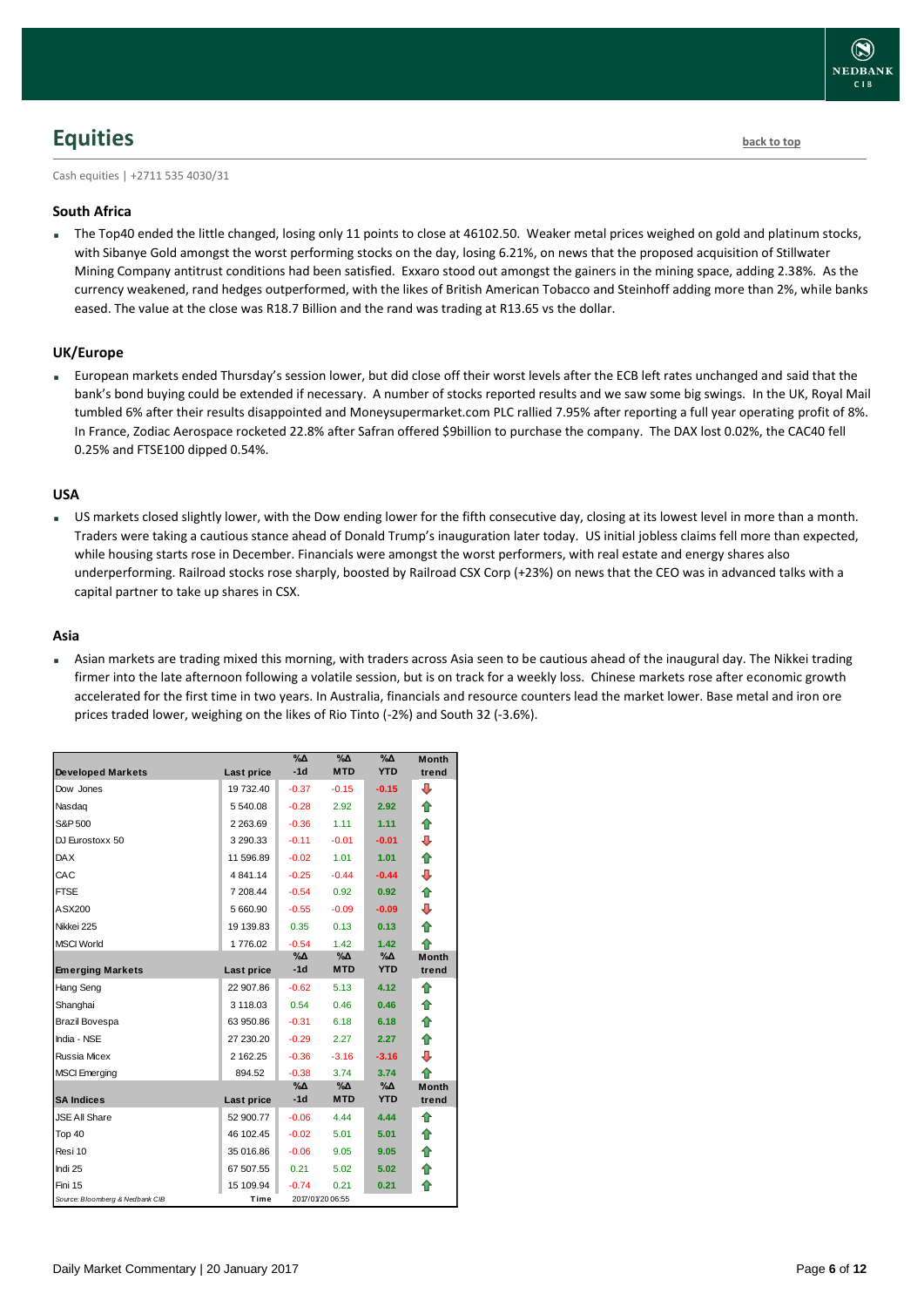## <span id="page-6-0"></span>**Economics [back to top](#page-0-0)**

Nedbank CIB Market Commentary | CIBMarketComm@Nedbank.co.za | +27 11 295 5430

### **US**

- Housing starts surged by 11.3% m/m in December, from -16.5% previously, better than forecasts of 9%. The rise was led mainly by a sharp increase in multifamily housing starts. However, on an annualised basis, both single and multi-family home starts have risen modestly on the back of higher demand in the US.
- Building permits declined by 0.2% m/m in December, from -3.8% previously, worse than consensus of 1.1%. This was led by single family homes, as starts have declined in recent months, hence the uptick in building activity in this area.
- More homes came under construction in December; however fewer houses were completed in December than in November. Borrowing costs are still low in the US, and real wage growth is positive, combined with strong labour market momentum will likely keep the housing market upbeat until affordability rates edge lower if interest rates rise too fast
- Philadelphia Fed business outlook index rose to 23.6 in January, from 19.7 previously, better than expectations of 15.3. Prices, new orders and employment surged in January, and were the key drivers of the improved business outlook. Inventories ticked higher while shipments remained relatively upbeat despite easing in January. Expectations of the general business environment in 6 months' time improved, as the underlying subcomponents (apart from capex spending) improved across the board.

**Synopsis: Inflation is expected to remain elevated in the US on the back of higher energy and services costs. While the Fed expects 3 rate hikes this year, we are likely to see this profile flattened to accommodate less than the forecasted 3 rate hikes, unless fiscal stimulus causes a rapid increase in prices and an overheating of the economy. The Fed will be wary of shocking financial markets and causing global spill-overs if they were to hike rates aggressively.**

### **Europe**

- Eurozone current account surplus widened to €36.1 billion in November, from €28.3 billion in October, as the surplus on the goods trade balance widened and primary incomes rose sharply. Trade gains were led entirely by Germany, which saw a €5 billion rise in their own current account surplus. A weak euro supported exports from the region, thereby boosting the current account.
- ECB left its interest rate unchanged at 0% and the asset purchase programme at €80 billion, in line with consensus. Draghi has indicated that even though inflation has risen markedly recently, the underlying price pressures are still benign. Purchases of bonds below the deposit rate was agreed upon, in contrast to its previous stance of sticking to purchases with rates above -0.4%. Draghi stressed that the ECB still has leeway to extend, expand or adjust QE if needed. Economic activity is expected to firm further in coming months, however, the outlook is to the downside due to a lack of structural reform within the region. Inflation is expected to rise in coming months but remain below the 2% target this year. The stimulus advanced over the past two years has helped investment and borrowing conditions, but Draghi said that the economy still needs continued substantial degree of stimulus.

**Synopsis: While inflationary pressure has risen and growth remains on a slow recovery, monetary policy will likely remain ultra-loose over the medium term. There is the risk of QE being extended into 2018 if inflation remains below the 2% target and economic activity by yearend is still slow.** 

### **China**

- Chinese GDP disappointed on a quarterly basis, with growth of 1.7%  $q/q$ , from 1.8% prior. However, full year growth reached 6.7% for 2016, in line with forecasts. Although this was the slowest pace of growth since 1990, it was in line with the official target range of 6.5%- 7%. Growth is expected to slow to 6.4% this year.
- The key driver, while previously been investment and exports, was now private consumption, which made up 65% of GDP growth. This was underpinned by an increasingly wealthy middle-class and sharp credit growth. While investment slowed, the services sector remained a major driver of economic activity. Sharp credit growth remains a concern given the extent of leverage in the economy.
- Industrial production growth slowed to 6% y/y in December, from 6.2% previously, worse than forecasts of 6.1%. Production of equipment, textiles, metals and minerals slowed in December. Food production remained upbeat.
- Retail sales growth rose to 10.9% y/y in December, from 10.8% previously, beating expectations of 10.7%. Consumer demand rose across most categories, particularly for cosmetics, textiles, furniture, autos, petroleum and jewellery. Sales picked up in December as well as the quarter as a whole as a result of seasonal demand. This is expected to persist in January as well, due to demand related to the Chinese lunar New Year celebration. Given tighter capital controls in China, the Chinese may be forced to keep their wealth in China, thereby possibly supporting retail and investment activity this year.

**The PBOC will likely persist with easy monetary policy in order to support growth in the region over the medium term. The yuan will likely continue to weaken at a measured pace, as the authorities clamp down on capital outflows. We remain of the opinion that Chinese growth may slow but remain within target for 2017.**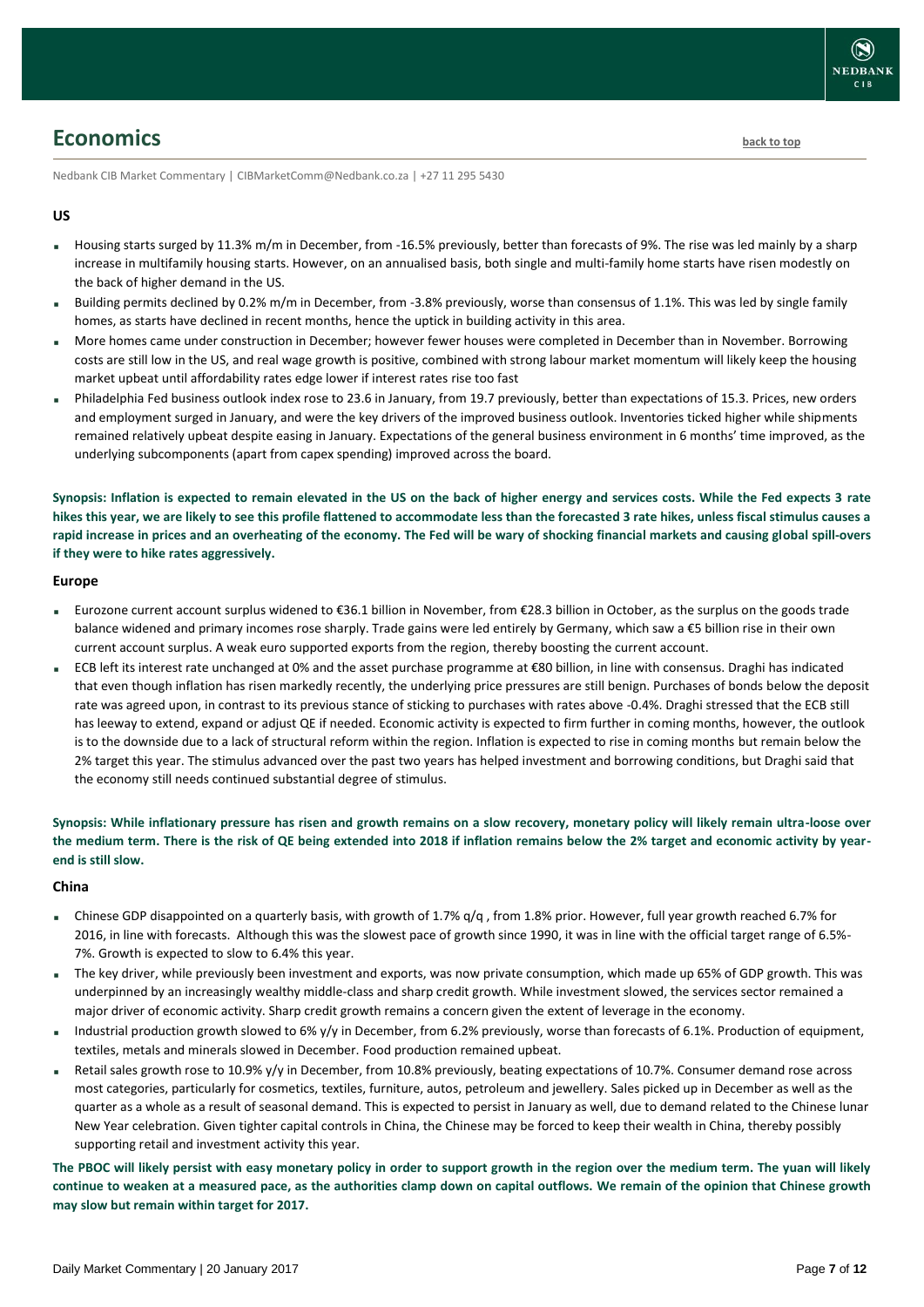

### **SA**

- The BER Consumer confidence index declined to -10 index points in Q4/2016, from -3 index points in the previous quarter. This was worse than expectations of -2.
- Consumer confidence is very weak and well below the long term average of 4 index points for an extended period of time. The main reason for the deterioration in Q4 was the fact that expected economic conditions in 12 months' time deteriorated, along with the financial prospects of households in 12 months' time.
- Persistently high food inflation, low credit extension and deteriorating labour market prospects were the underlying causes of weak consumer confidence. Various political events may have also played a hand at weakening confidence in the economy, namely: fraud charges brought against Pravin Gordhan, the state of capture report and the US elections are among the highlights.
- Consumers on the low and high income groups are said to have deferred spending on durable goods. High income household's confidence levels improved, while low income households saw their confidence levels deteriorate sharply.

**Synopsis: The SA growth outlook has improved off a low base in 2016, expected at 1.2% in 2017, while CPI is expected to remain below the 6% upper band throughout the year on the back of lower food inflation. This would provide the SARB with some impetus for a flatter interest rate profile this year.**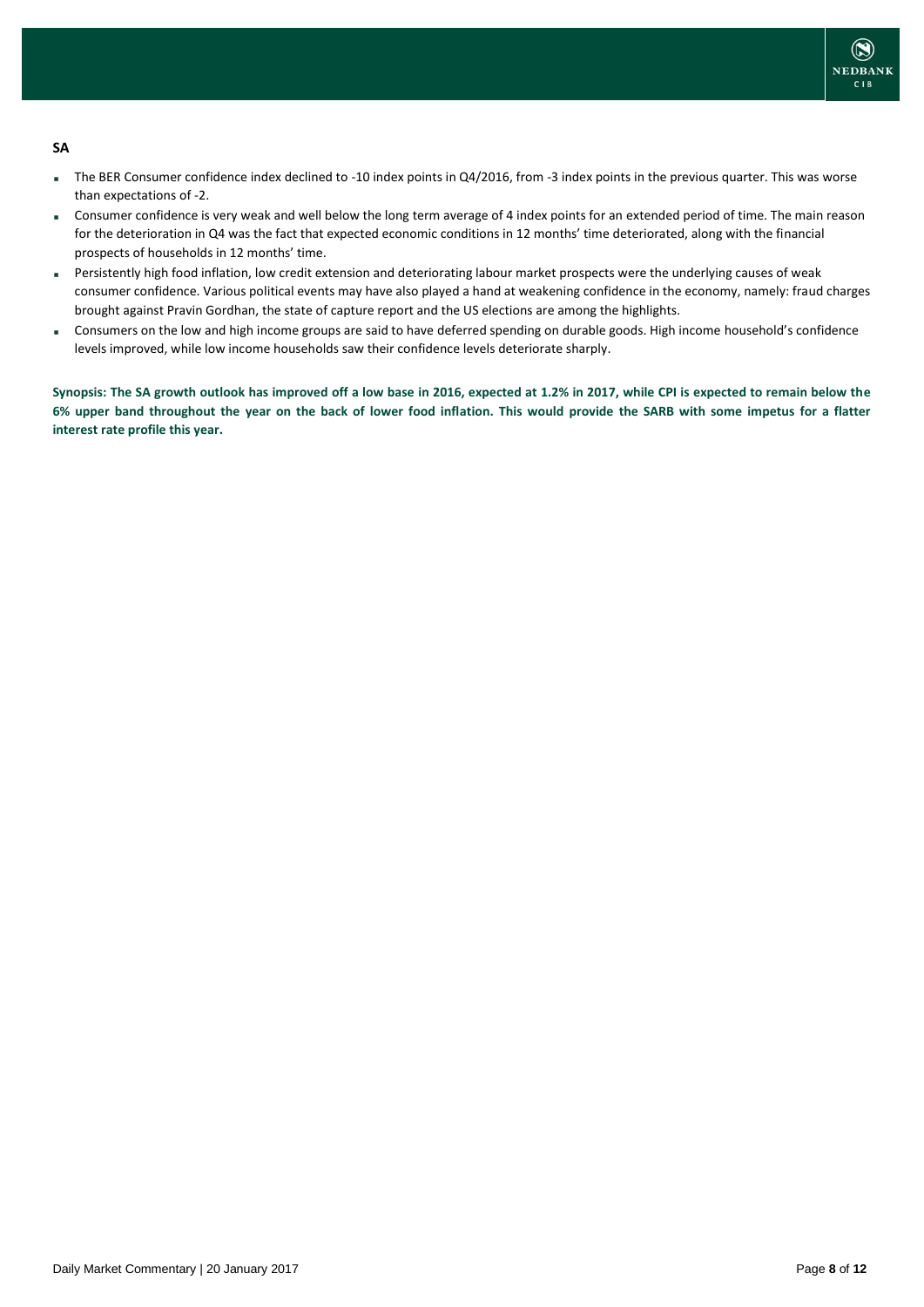# <span id="page-8-0"></span>**JSE performance [back to top](#page-0-0)**

Nedbank CIB Market Commentary | CIBMarketComm@Nedbank.co.za | +27 11 295 5430

| <b>Top40 constituents</b>                                |                      | $\%$ $\Delta$<br>$-1d$ | %Δ<br><b>MTD</b> | $\% \Delta$<br><b>YTD</b> | Month<br>trend |
|----------------------------------------------------------|----------------------|------------------------|------------------|---------------------------|----------------|
| AGL: Anglo American Plc                                  | Last price<br>220.05 | $-0.18$                | 12.79            | 12.79                     | ⇑              |
| ANG: Anglogold Ashanti Ltd                               | 164.38               | $-2.91$                | 7.73             | 7.73                      | ⇑              |
| APN: Aspen Pharmacare Holdings Lt                        | 301.13               | 1.60                   | 6.19             | 6.19                      | ⇑              |
| BAT: Brait Se                                            | 79.20                | 0.24                   | $-9.55$          | $-9.55$                   | ⊕              |
| BGA: Barclays Africa Group Ltd                           | 165.00               | $-1.55$                | $-2.19$          | $-2.19$                   | ⇩              |
| <b>BID: Bid Corp Ltd</b>                                 | 242.09               | 1.72                   | $-1.25$          | $-1.25$                   | ⇩              |
| BIL: Bhp Billiton Plc                                    | 242.76               | 0.90                   | 11.01            | 11.01                     | ✿              |
| BTI: British American Tobacco Plc                        | 792.00               | 2.40                   | 1.72             | 1.72 <sub>1</sub>         | ✿              |
| <b>BVT: Bidvest Group Ltd</b>                            | 170.05               | $-1.14$                | $-6.18$          | $-6.18$                   | ⇩              |
| CFR : Financiere Richemont-Dep Rec                       | 103.06               | 0.79                   | 13.58            | 13.58                     | ⇑              |
| DSY: Discovery Ltd                                       | 115.61               | $-1.26$                | 0.97             | 0.97                      | ✿              |
| FFA: Fortress Income Fund Ltd-A                          | 17.65                | 0.28                   | 6.52             | 6.52                      | ⇑              |
| FFB: Fortress Income Fund Ltd                            | 35.14                | 0.40                   | 8.69             | 8.69                      | ⇑              |
| FSR: Firstrand Ltd                                       | 51.93                | $-1.37$                | $-2.33$          | $-2.33$                   | ⇩              |
| GFI : Gold Fields Ltd                                    | 46.30                | $-3.52$                | 6.22             | 6.22                      | ✿              |
| GRT: Grow thpoint Properties Ltd                         | 26.38                | 0.19                   | 1.89             | 1.89                      | ✿              |
| IMP: Impala Platinum Holdings Ltd                        | 49.05                | $-0.91$                | 14.76            | 14.76                     | ⇑              |
| INL: Investec Ltd                                        | 94.99                | $-0.28$                | 4.67             | 4.67                      | ⇑              |
| INP: Investec Plc                                        | 95.25                | $-0.55$                | 4.96             | 4.96                      | ✿              |
| <b>ITU: Intu Properties Plc</b>                          | 46.37                | -1.34                  | $-1.30$          | $-1.30$                   | ⊕              |
| LHC: Life Healthcare Group Holdin                        | 34.55                | $-0.29$                | 5.98             | 5.98                      | ✿              |
| MEI: Mediclinic International Plc                        |                      |                        | 1.54             | 1.54                      | ✿              |
| MND: Mondi Ltd                                           | 132.00               | 0.00                   | 5.36             | 5.36                      | ✿              |
| MNP: Mondi Plc                                           | 294.99               | 0.18                   |                  | 5.84                      | ⇑              |
| MRP: Mr Price Group Ltd                                  | 294.99               | 0.70                   | 5.84<br>$-4.11$  | $-4.11$                   | ⇩              |
| MTN: Mtn Group Ltd                                       | 153.00<br>125.40     | $-0.33$<br>$-0.59$     | $-0.61$          | $-0.61$                   | ⇩              |
| NED: Nedbank Group Ltd                                   | 236.28               | $-0.86$                | $-0.78$          | $-0.78$                   | ⇩              |
| NPN: Naspers Ltd-N Shs                                   | 2 175.00             | $-0.54$                | 7.99             | 7.99                      | ⇑              |
| NTC: Netcare Ltd                                         | 32.70                | $-0.30$                | 2.70             | 2.70                      |                |
| OML: Old Mutual Plc                                      |                      |                        | 1.48             | 1.48                      | ✿              |
| RDF: Redefine Properties Ltd                             | 34.95<br>11.04       | $-0.17$<br>$-0.27$     | -1.34            | -1.34                     | ⇑<br>⇩         |
| REI : Reinet Investments Sa-Dr                           | 27.38                | 2.70                   | 2.16             | 2.16                      | ⇮              |
| REM: Remgro Ltd                                          | 221.75               | $-0.34$                | $-0.58$          | $-0.58$                   | ⇩              |
| RMH: Rmb Holdings Ltd                                    | 66.80                | $-0.86$                | 0.60             | 0.60                      | ⇑              |
| SAP: Sappi Limited                                       | 86.15                | 0.56                   | -4.22            | -4.22                     | ⊕              |
| SBK: Standard Bank Group Ltd                             |                      |                        |                  |                           | ⊕              |
|                                                          | 148.58               | $-1.50$                | $-2.09$<br>4.69  | $-2.09$                   |                |
| SHP: Shoprite Holdings Ltd<br>SLM : Sanlam Ltd           | 179.50               | $-0.42$<br>$-1.26$     |                  | 4.69                      | ⇮              |
|                                                          | 65.00                |                        | 3.34             | 3.34                      | ⇑<br>⇑         |
| SNH : Steinhoff International H Nv                       | 72.32                | 2.22                   | 1.46             | 1.46                      | 合              |
| SOL : Sasol Ltd                                          | 420.01               | $-0.24$                | 5.29             | 5.29                      |                |
| TBS: Tiger Brands Ltd                                    | 403.02               | $-0.95$                | 1.30             | 1.30                      | 合<br>⇩         |
| VOD: Vodacom Group Ltd<br>WHL : Woolw orths Holdings Ltd | 151.82<br>72.43      | 0.36<br>-1.32          | $-0.38$<br>1.99  | $-0.38$<br>1.99           | ⇑              |
| Source: Bloomberg & Nedbank CIB                          | Time                 |                        | 2017/01/20 06:55 |                           |                |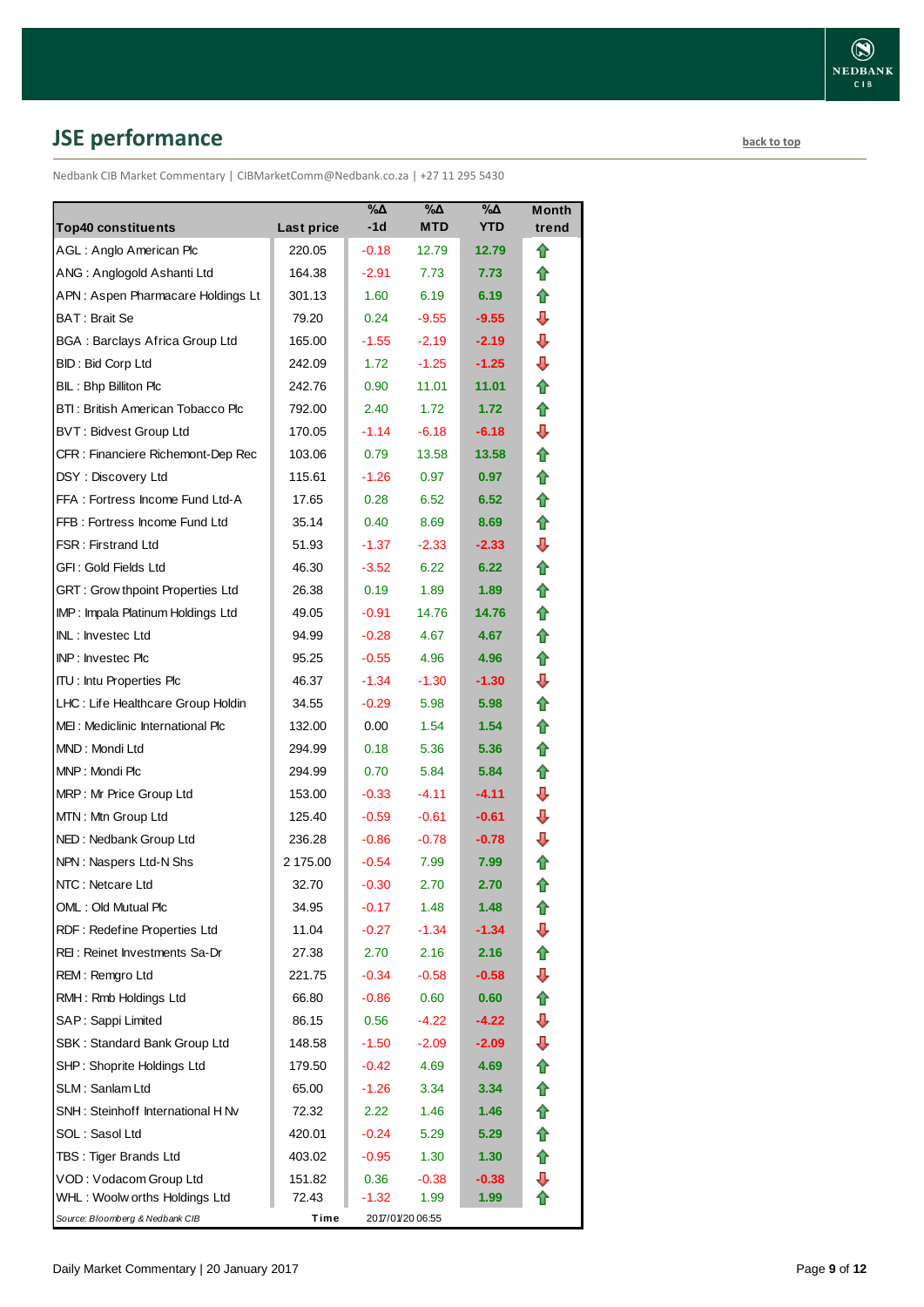# <span id="page-9-0"></span>**Last day to trade back to the contract of the contract of the contract of the contract of the contract of the contract of the contract of the contract of the contract of the contract of the contract of the contract of t**

Susan Correia | [Scorreia@Nedbankcapital.co.za](mailto:Scorreia@Nedbankcapital.co.za) | +27 11 295 8227

| <b>Share Code</b> | Share name                     | Dividend / interest rate  |
|-------------------|--------------------------------|---------------------------|
| 24 January 2017   |                                |                           |
| <b>CLS</b>        | Clicks Group Ltd               | dividend @ 196cps         |
| ILRP1             | IL Redeemable Pref1 March 2017 | dividend @ 1475.825690cps |
| ILRP2             | IL Redeemable Pref2 March 2019 | dividend @ 1475.825690cps |
| IMRP5             | IM Redeemable Pref5 July 2023  | dividend @ 459.4048cps    |
| <b>NFGOVI</b>     | Newfunds GOVI ETF              | dividend TBA              |
| <b>NFILBI</b>     | Newfunds ILBI ETF              | dividend TBA              |
| <b>NFTRCI</b>     | Newfunds TRACI 3-M ETF         | dividend TBA              |
| <b>NTC</b>        | Netcare Ltd                    | dividend @ 57cps          |
| PFG               | Pioneer Food Group Ltd         | dividend @ 260cps         |
| <b>STXRAF</b>     | Satrix RAFi 40 Portfolio       | dividend TBA              |
| <b>TMT</b>        | Trematon Cap Inv Ltd           | dividend @ 4cps           |
| <b>TON</b>        | <b>Tongaat Hulett Ltd</b>      | dividend @ 100cps         |

*Source: JSE*

## <span id="page-9-1"></span>**Economic calendar [back to top](#page-0-0) back to top**

Nedbank CIB Market Commentary | CIBMarketComm@Nedbank.co.za | +27 11 295 5430

| <b>Time</b> | Country   | Event                                | Period    | <b>Survey</b>            | Actual   | Prior     | <b>Revised</b>           |
|-------------|-----------|--------------------------------------|-----------|--------------------------|----------|-----------|--------------------------|
| 19-Jan      |           |                                      |           |                          |          |           |                          |
| 09:00       | <b>SA</b> | <b>BER Consumer Confidence</b>       | 4Q        | $\overline{\phantom{m}}$ | $-10$    | $-3$      | $\overline{\phantom{a}}$ |
| 11:00       | EC        | <b>ECB Current Account SA</b>        | Nov       | $\overline{\phantom{a}}$ | 36.1b    | 28.4b     | 28.3 <sub>b</sub>        |
| 11:00       | EC        | <b>Current Account NSA</b>           | Nov       | $\overline{\phantom{a}}$ | 40.5b    | 32.8b     | 32.6b                    |
| 14:45       | EC        | <b>ECB Main Refinancing Rate</b>     | 19-Jan    | 0.00%                    | 0.00%    | 0.00%     |                          |
| 14:45       | EC        | <b>ECB Marginal Lending Facility</b> | 19-Jan    | 0.25%                    | 0.25%    | 0.25%     | $\overline{\phantom{a}}$ |
| 14:45       | EC        | <b>ECB Deposit Facility Rate</b>     | $19$ -Jan | $-0.40%$                 | $-0.40%$ | $-0.40%$  | $\overline{\phantom{a}}$ |
| 14:45       | EC        | <b>ECB Asset Purchase Target</b>     | Jan       | EU80b                    | EU80b    | EU80b     |                          |
| 15:30       | US        | <b>Housing Starts</b>                | Dec       | 1200k                    | 1226k    | 1090k     | 1102k                    |
| 15:30       | US        | <b>Housing Starts MoM</b>            | Dec       | 10.10%                   | 11.30%   | $-18.70%$ | $-16.50%$                |
| 15:30       | US        | <b>Building Permits</b>              | Dec       | 1220k                    | 1210k    | 1201k     | 1212k                    |
| 15:30       | US        | <b>Building Permits MoM</b>          | Dec       | 0.70%                    | $-0.20%$ | $-4.70%$  | $-3.80%$                 |
| 15:30       | US        | Initial Jobless Claims               | 14-Jan    | 252k                     | 234k     | 247k      | 249k                     |
| 15:30       | US        | <b>Continuing Claims</b>             | 07-Jan    | $\overline{\phantom{a}}$ | 2046k    | 2087k     | 2093k                    |
| 15:30       | US        | Philadelphia Fed Business Outlook    | Jan       | 15.1                     | 23.6     | 21.5      | 19.7                     |
| 20-Jan      |           |                                      |           |                          |          |           |                          |
| 04:00       | <b>CH</b> | <b>GDP YoY</b>                       | 4Q        | 6.70%                    | 6.80%    | 6.70%     | $\overline{\phantom{a}}$ |
| 04:00       | CH        | GDP SA QoQ                           | 4Q        | 1.70%                    | 1.70%    | 1.80%     | $\overline{\phantom{a}}$ |
| 04:00       | <b>CH</b> | <b>Industrial Production YoY</b>     | Dec       | 6.10%                    | 6.0%     | 6.20%     | $\overline{\phantom{a}}$ |
| 04:00       | <b>CH</b> | <b>Retail Sales YoY</b>              | Dec       | 10.70%                   | 10.90%   | 10.80%    | --                       |
| 09:00       | GE        | PPI YoY                              | Dec       | 1.00%                    | --       | 0.10%     |                          |
| 11:30       | UK        | Retail Sales Inc Auto Fuel YoY       | Dec       | 7.30%                    | --       | 5.90%     | $\overline{\phantom{a}}$ |

*Source: Bloomberg*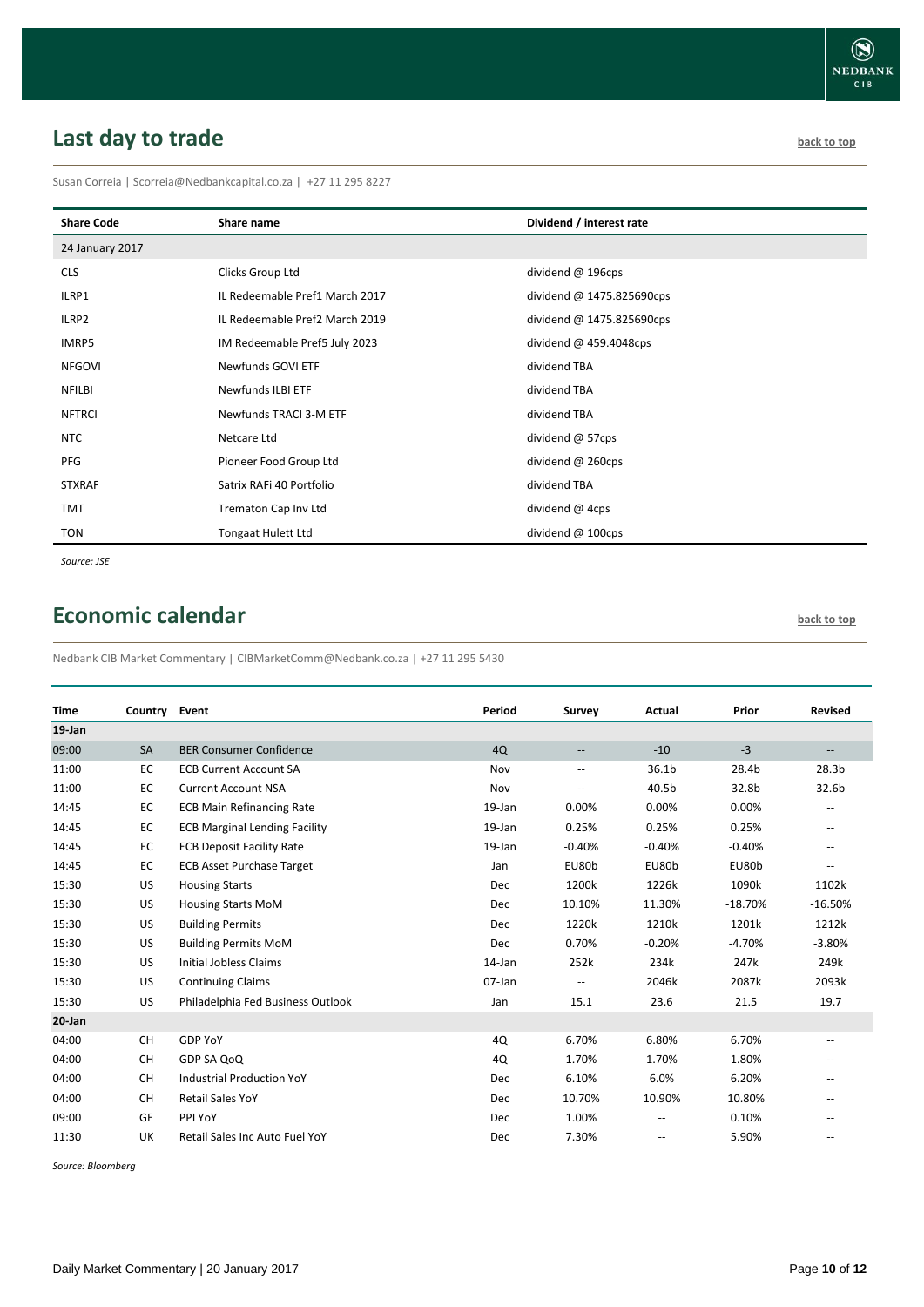## <span id="page-10-0"></span>**Contacts**

**Head: Strategic Research Mohammed Yaseen Nalla, CFA** (011) 295 5430

**ALM Portfolio Management** (011) 535 4042

**Equities Sales and Distribution** (011) 535 4030/31

**Forex Institutional Sales Desk** (011) 535 4005

**Interest Rate Swaps & FRA's Trading** (011) 535 4004

**Money Market Institutional Sales Desk** (011) 535 4008

**Treasury: Economic Analyst Reezwana Sumad** (011) 294 1753

**Bond Trading** (011) 535 4021

**Forex Business Banking Sales Desk** (011) 535 4003

**Forex Retail Sales Desk** (011) 535 4020

**Money Market Business Banking Sales Desk** (011) 535 4006

**Non Soft & Soft Commodities Trading** (011) 535 4038

**Credit Derivatives**  (011) 535 4047

**Forex Corporate Sales Desk** JHB (011) 535 4002; DBN (031) 327 3000; CTN (021) 413 9300

**Inflation Trading** (011) 535 4026

**Money Market Corporate Sales Desk** JHB (011) 535 4007; DBN (031) 327 3000; CTN (021) 413 9300

**Preference shares desk** (011) 535 4072